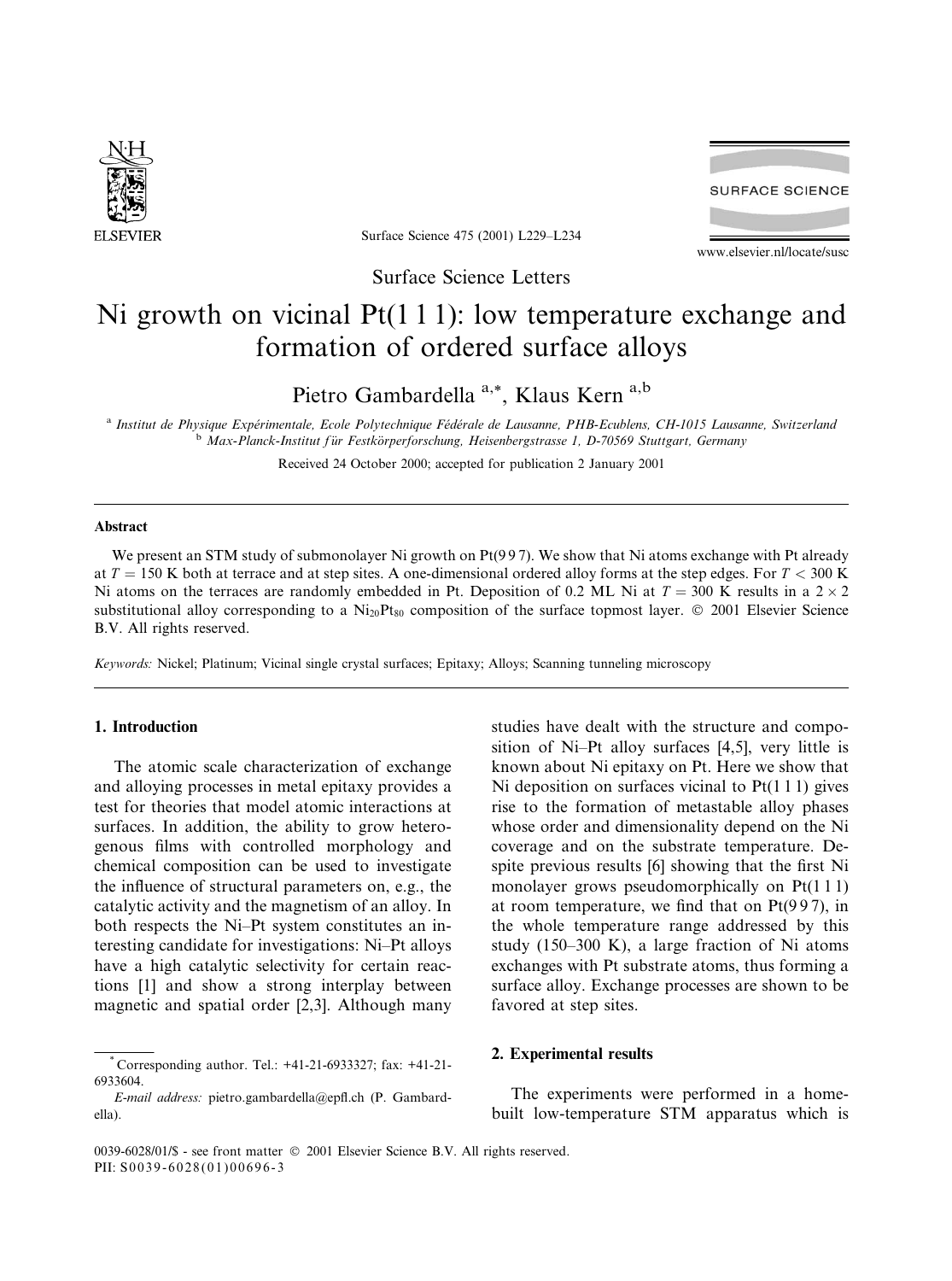described elsewhere [7,8]. The  $Pt(997)$  surface was prepared in situ by repeated cycles of 800 eV Ar<sup>+</sup> sputtering and annealing to 850 K, followed by a brief exposure to  $1 \times 10^{-7}$  mbar oxygen and by a flash anneal to  $T > 1000$  K. The base pressure in the STM chamber was  $5 \times 10^{-11}$  mbar. Ni was deposited by means of an e-beam evaporator. After evaporation, the sample was cooled to 77 K; all STM images have been recorded at this temperature. Undesired CO contamination effects that are well known to affect the diffusion properties along and across the Pt step edges  $[9,10]$  can be safely ruled out. In fact, at 77 K, CO molecules adsorbed at the Pt step edges are immobile and easily identified by STM [11].

 $Pt(997)$  is a vicinal surface constituted by  $(111)$ terraces that have an average width of 20.1 Å separated by  $\{1\,1\}$  monatomic steps. In the absence of exchange, due to the small terrace width, deposition at temperatures above the onset of the adatom thermal mobility results in the growth of islands attached to the step edges [12]. In previous studies  $[12-14]$ , we have shown that step decoration in the appropriate temperature range can be exploited to grow arrays of one-dimensional chains of metal and rare gas atoms. In the Ni case, however, we find a different behavior due to substantial Ni-Pt exchange. Fig. 1 shows three STM images taken after deposition of 0.2 ML of Ni at different temperatures. At  $T = 150$  K, Fig. 1(a), we observe the nucleation of irregular monolayer islands that grow with one side attached to the ascending step edge. We also observe a large number of bright round spots that appear about 0.4 A higher than the surrounding Pt. These features represent Ni atoms embedded in Pt, as shown by Schmid et al. in an STM study of the  $Pt_{25}Ni_{75}(111)$  surface [15]. Most of the embedded Ni atoms are found aligned at the step edges at a distance corresponding to two Pt lattice constants. Ni inclusions are also observed in the terraces, as indicated by the arrows. Deposition at  $T = 200$  K, Figs. 1(b) and 2, results again in Ni-Pt exchange and in the formation of adislands attached to the steps. A close analysis reveals that the majority of the adislands are constituted by both Ni and Pt atoms. The arrows in Fig. 2 indicate a Ni atom incorporated in a Pt terrace (right) and in the outer



 $10 \text{ Å}$ 

Fig. 1. STM images recorded after deposition of 0.2 ML Ni on  $Pt(997)$  at different temperatures. Step down direction is from right to left. (a)  $T = 150$  K; tunneling current  $I = 1.0$  nA, bias  $V = 110$  mV. (b)  $T = 200$  K;  $I = 1.2$  nA,  $V = 110$  mV. (c)  $T = 300$  K;  $I = 0.9$  nA,  $V = 24$  mV. The latter image is displayed in  $\partial z/\partial x$  mode to enhance the contrast on the terraces. The solid line represents a  $p(2 \times 2)$  unit mesh.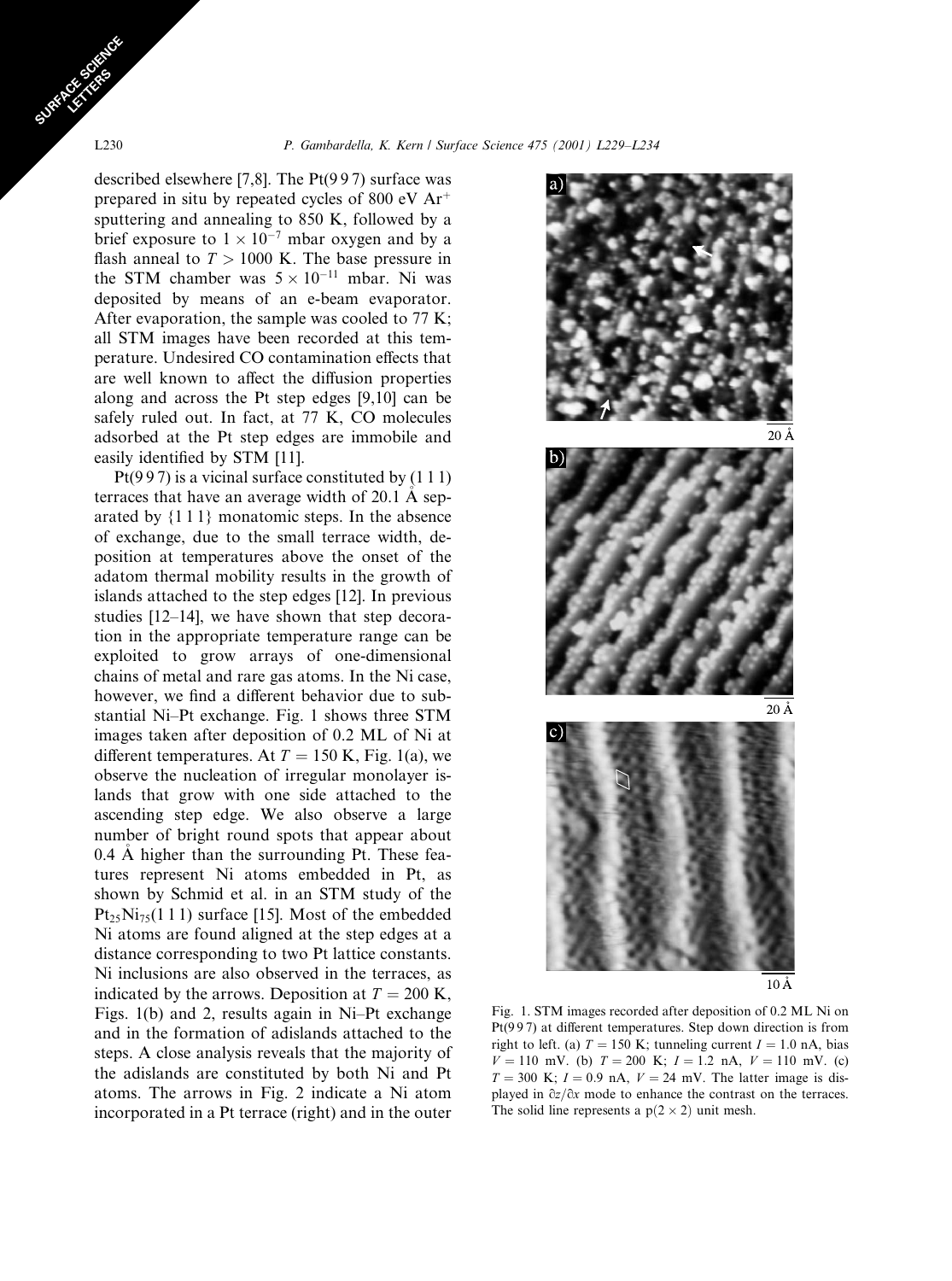edge of an adisland (left). While Ni atoms are found only at the perimeter, the inner part of the adislands appears to be pure Pt. The growth scenario can therefore be outlined as follows: Ni atoms evaporated on the surface readily exchange with Pt, expelling Pt atoms which nucleate at the step edges. Further Ni atoms than exchange at the Pt islands perimeter. The comparison of Fig.  $1(a)$ and (b) shows that the adisland edges are more regular at higher temperature, probably due to faster edge diffusion processes [12].





Fig. 2. STM image recorded after deposition of 0.2 ML Ni on Pt(997) at  $T = 200$  K;  $I = 2.0$  nA,  $V = 12$  mV. The step down direction runs from the lower right to the upper left corner. The arrows indicate Ni atoms incorporated in a Pt terrace (right) and in an adisland edge (left). The plot is a line scan through the section indicated in the image. The distance between two adjacent Ni atoms is 5.5 Å, corresponding to an ordered  $2 \times 1$ superstructure at the step edges.

In Figs.  $1(a)$ , (b) and 2 we notice that, whereas a clear  $2 \times 1$  compositional ordering exist at the step edges, the Ni atoms that exchange at terrace sites are randomly distributed in the Pt terraces. This pattern changes drastically as the deposition temperature is raised to 300 K. Fig. 1(c) shows a detail of the surface after Ni deposition at 300 K. Although the quality of the STM images recorded in this case is not optimal, we observe that the adislands have disappeared and that a  $2 \times 2$  superstructure has formed on the terraces. Between 200 and 300 K, therefore, the system goes through a transition from a disordered to an ordered surface alloy.

## 3. Discussion

Two issues merit further consideration and are discussed below: (1) the strong tendency of Ni atoms to diffuse into the Pt surface layer; (2) the ordering of the surface alloy.

# 3.1. Ni-Pt intermixing

Ni and Pt are known to form a continuous series of solid solutions in the bulk [16]. LDA and DFT calculations also show that  $Pt(111)$  has a lower surface energy than  $Ni(1\ 11)$  [17] and that Ni adatoms tend to diffuse into bulk Pt [18]. It is therefore expected that the two species will tend to mix in the thermodynamic equilibrium limit. Remarkably, we find that exchange processes are active already at  $T = 150$  K and possibly below, meaning that the diffusion barriers which govern the concerted motion of Ni and Pt atoms are actually very low.

In principle, the formation of a mixed Ni-Pt surface layer could be triggered by a strain-relief mechanism that would lift the tensile stress of the Pt topmost layer. Due to the reduced coordination of the surface atoms, the  $Pt(111)$  surface bears a substantial tensile stress [19], and has thus an inherent tendency to reconstruct by transferring excess adatoms into the surface layer. Bott et al. [20] have shown that Pt atoms from a supersaturated Pt-vapor phase are incorporated into the  $Pt(111)$ surface between 400 and 650 K, whereby the

L231

**RACIFICATION**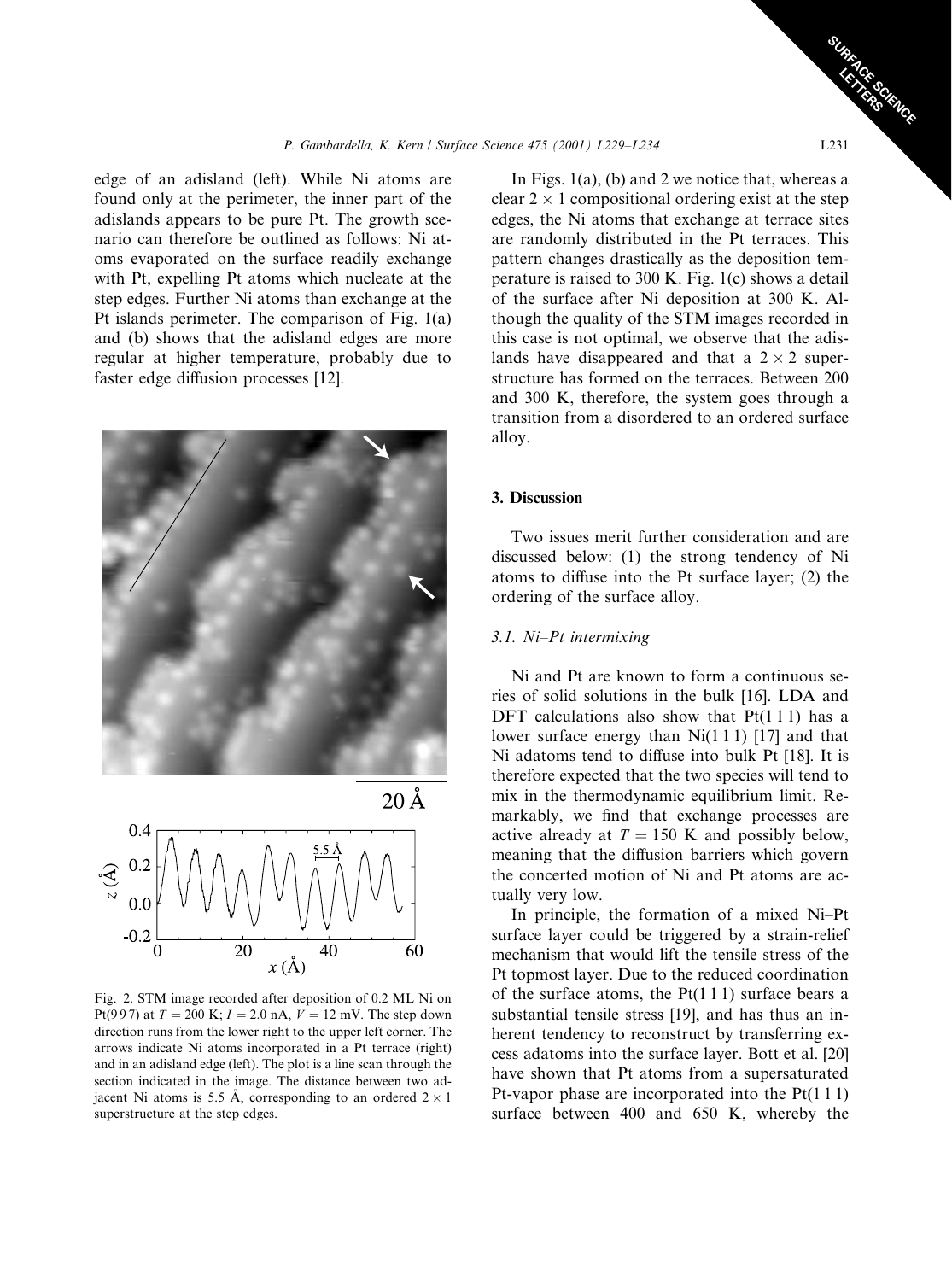increased outmost layer density results in a network reconstruction. A similar mechanism holds for Co atoms evaporated on  $Pt(1\ 1\ 1)$  above 300 K [21]. On the basis of simple coordination arguments, one can expect the tensile stress of a densely stepped surface as  $Pt(997)$  to be higher than that of  $Pt(111)$ , thus favoring the incorporation of adatoms. Unfortunately, we have no means here to draw a quantitative comparison of stress-induced effects on Ni–Pt exchange between  $Pt(997)$ and  $Pt(111)$ , which we postpone to future investigations. Regarding exchange processes on terraces, however, in the  $Ni/Pt(997)$  system we observe no sign of reconstruction of the Pt terraces as we would expect if the Ni atoms were simply incorporated into the Pt layer. In this case the excess Ni atoms would induce some kind of dislocation pattern that would be easily detected by STM as a modulation of the corrugation amplitude on the Pt terraces [20,21]. The absence of stacking faults and the nucleation of Pt islands attached to the step edges (see Fig. 2) indicate, on the other hand, that Ni atoms expel Pt atoms from the surface layer. Since the lattice constant of bulk Ni-Pt alloys is smaller than that of pure Pt [16], it is unlikely that the substitution of Pt by Ni leads to a reduction of the tensile stress in the Pt layer.

Although relaxation effects may play a role in favoring Ni-Pt intermixing, we feel that the key to this process is related to the strong Ni-Pt atomic interactions.  $\frac{1}{1}$  This view is supported by the observation that Ni atoms in the Pt surface layer do not cluster. The analysis of the STM line scans reveals that each Ni is always surrounded by Pt nearest neighbors. This is in agreement with the calculations by Christensen et al. [18], which show that Ni atoms have a tendency to dissolve into a Pt host matrix. Interestingly, Pt atoms on Ni surfaces exchange at temperatures as low as 105 and 250 K

on  $Ni(110)$  and  $Ni(100)$  surfaces, respectively  $[23]$ .

Although we observe Ni atoms incorporated in the Pt terraces, it is clear that exchange is favored at step sites. In fact, the steps appear already saturated  $(2 \times 1$  superstructure) with Ni at 150 K. It obviously costs less energy to remove a Pt atom from an edge site, where it is 7-fold coordinated, than from a terrace site, where it is 9-fold coordinated. Also, the observation of preferential intermixing at the step edges, which implies migration of Ni adatoms to the steps, seems to exclude the occurrence of ballistic exchange processes [24].

### 3.2. 1D and 2D ordered surface alloys

We observe two distinct metastable phases for  $Ni/Pt(997)$ : the first (Figs. 1(a), (b) and 2), at  $T \le 200$  K, consists of a 1D ordered alloy at the step edges and of Ni atoms randomly embedded in the Pt terraces; the second (Fig. 1(c)), at  $T = 300$ K, consists of a 2D substitutional alloy with a  $2 \times 2$  superstructure. The order of the  $2 \times 2$  pattern does not seem to be perfect, but the latter phase interestingly corresponds to the truncated  $(111)$  surface of the bulk NiPt<sub>3</sub> alloy, which has a  $L1<sub>2</sub>$  structure. In fact, the stoichiometry of the surface layer corresponding to 0.2 ML Ni is close to that of the truncated NiPt<sub>3</sub>(111) surface. <sup>2</sup>

The ordered 1D phase which forms at the step edges consists of alternated Ni and Pt atoms. Its structure can be considered the 1D analogue of the NiPt<sub>3</sub> alloyed phase in the bulk, since Ni atoms have only Pt neighbors. The stoichiometry, however, is not 1:3 but 1:7 taking into account all the Pt nearest neighbors. This phase appears already at  $T = 150$  K. Generally, the transition from a disordered to an ordered phase is a thermally activated process. Here, on the other hand, we suggest that the structural order observed at the step edges is due to kinetic limitations. A thermally activated transition would imply that Ni atoms, which are randomly incorporated in the Pt step edges, collectively redistribute in order to form the

<sup>&</sup>lt;sup>1</sup> Notice that Co and Cu, which are next to Ni in the periodic table, undergo a similar tensile stress (due to about 10% lattice mismatch) on  $Pt(111)$ , and form bulk alloys with Pt in the whole composition range. However, Co atoms on  $Pt(997)$  and  $Pt(111)$  exchange only in moderate quantities between 250 and 400 K [13,21], while Cu grows pseudomorphically on  $Pt(111)$ at 340 K [22].

<sup>&</sup>lt;sup>2</sup> Real Ni<sub>1-x</sub>Pt<sub>x</sub>(1 1 1) surfaces are always enriched in Pt with respect to the bulk average composition [4,5].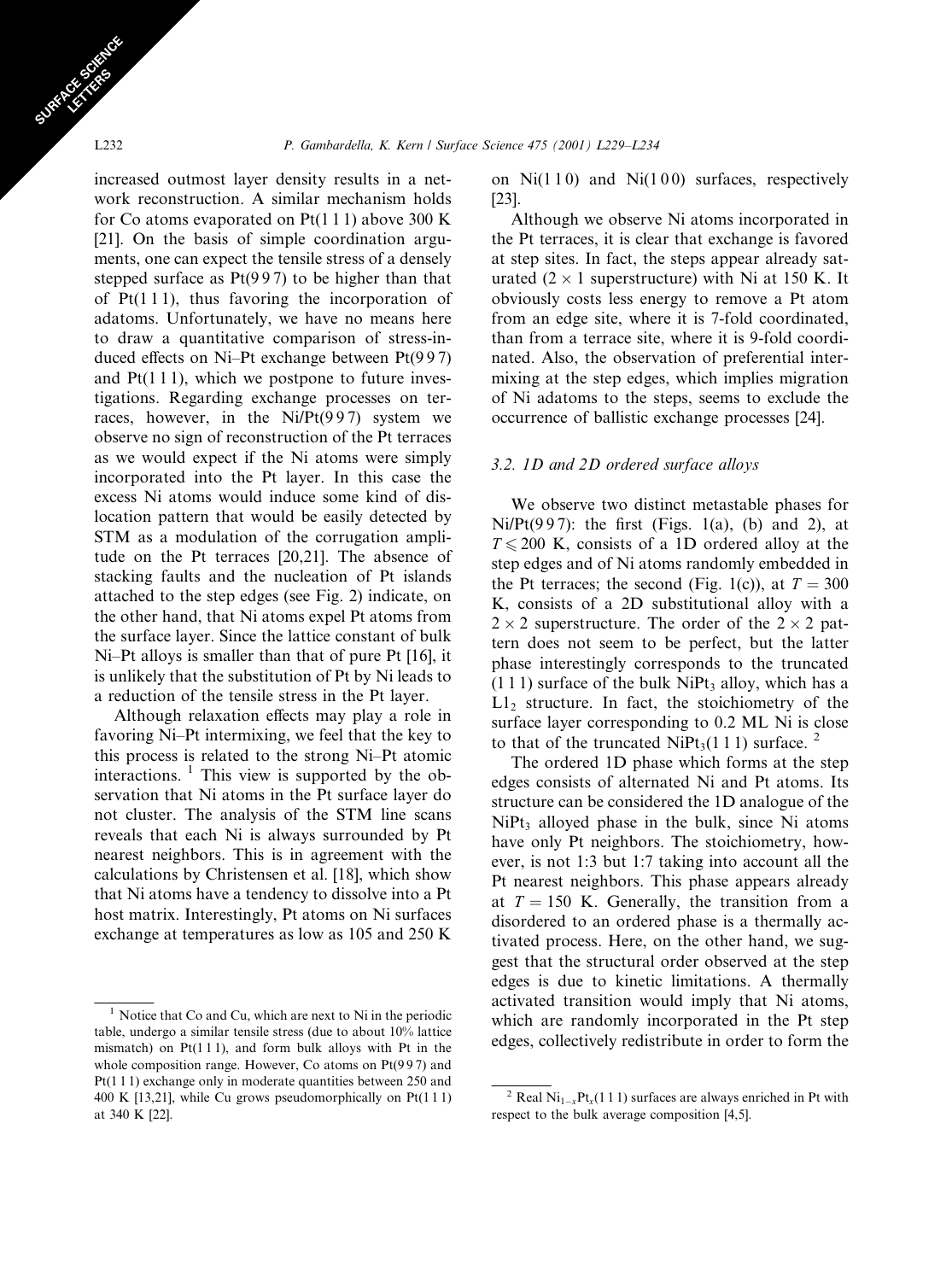

Fig. 3. Pictorial representation of the kinetically limited exchange process at the step edges. Ni adatoms exchange only with hatched Pt atoms which have no Ni nearest neighbors.

energetically favored  $2 \times 1$  structure. This is rather difficult to imagine at  $T \le 150$  K. We propose instead that the Ni adatoms migrating on the Pt surface explore the step sites and exchange only where no other Ni nearest neighbors are found, as depicted in Fig. 3. This process naturally leads to Ni-Pt-Ni-Pt… or Ni-Pt-Pt-Ni-Pt… structures, which are both observed in Fig. 2 along the step edges. A similar mechanism comes into play in the  $2 \times 1$  saturation of Pt steps by chemisorbed oxygen atoms [25].

## 4. Conclusions

In summary, we have shown that Ni deposition on Pt(997) in the 150–300 K temperature range results in significant incorporation of Ni atoms at step and terrace sites. At  $T \le 200$  K Ni atoms form a 1D substitutional alloy at the step edges with  $2 \times 1$  order and isolated random inclusions in the Pt terraces. Exchange processes are favored at step sites. Deposition at  $T = 300$  K leads to the formation of a  $2 \times 2$  alloy on the Pt terraces.

The nature of chemical and magnetic interactions in Ni-Pt solid solutions can now be investigated with continuity with respect to 1D, 2D, and 3D ordered structures. It is known that the Curie temperature of bulk Ni-Pt compounds, for instance, has a strong dependence on the alloy composition and long-range spatial order [2,3]. The magnetic behavior of 1D atomic chains, in particular, is the object of intense research due to open questions relating to the stability of the magnetization in such structures. Recent experiments performed on Co monatomic chains grown by step decoration on  $Pt(997)$  [26,27] have shown that the Co chains display a superparamagnetic behavior and large magnetic moments per Co atom. In alloyed chains the magnetic behavior can be significantly different. We cannot predict neither the sign of the coupling, nor the magnitude of .the Ni magnetic moments in a Ni-Pt chain. Total energy calculations [28] relative to the  $Cu(100)c(2 \times 2)Mn$  surface alloy have shown yet another perspective: it is the magnetic state which determines the stability of the alloy phase. The fabrication of low-dimensional alloy structures is but the first step towards a better understanding of the mutual relationship between chemical and magnetic order.

#### **Acknowledgements**

We thank O. Jeandupeux and L. Bürgi for their help with the STM apparatus and J.V. Barth for stimulating discussions.

## **References**

- [1] Y. Gauthier, R. Baudoing, Y. Joly, R. Rundgren, J.C. Bertolini, J. Massardier, Surf. Sci. 162 (1985) 342.
- [2] C.E. Dahmani, M.C. Cadeville, J.M. Sanchez, J.L. Morán-López, Phys. Rev. Lett. 55 (1985) 1208.
- [3] M.C. Cadeville, C.E. Dahmani, F. Kern, J. Mag. Mag. Mat. 54-57 (1986) 1055.
- [4] Y. Gauthier, Surf. Rev. Lett. 3 (1996) 1663.
- [5] P. Wiegand, P. Novacek, G. Vanhusen, T. Neidhart, P. Varga, Surf. Sci. 270 (1992) 1129.
- [6] M. Sambi, E. Pin, G. Granozzi, Surf. Sci. 340 (1995) 215.
- [7] O. Jeandupeux, L. Bürgi, A. Hirstein, H. Brune, K. Kern, Phys. Rev. B 59 (1999) 15926.
- [8] A. Hirstein, Ph.D. Thesis, EPF Lausanne, 1999.
- [9] P.J. Feibelman, Phys. Rev. Lett. 81 (1998) 168.
- [10] M. Kalff, G. Comsa, T. Michely, Phys. Rev. Lett. 81 (1998) 1255
- [11] P. Gambardella, Ph.D. Thesis, EPF Lausanne, 2000.
- [12] P. Gambardella, M. Blanc, H. Brune, K. Kuhnke, K. Kern, Phys. Rev. B 61 (2000) 2254.
- [13] P. Gambardella, M. Blanc, L. Bürgi, K. Kuhnke, K. Kern, Surf. Sci. 449 (2000) 93.
- [14] V.E. Marsico, M. Blanc, K. Kuhnke, K. Kern, Phys. Rev. Lett. 78 (1997) 94.
- [15] M. Schmid, H. Stadler, P. Varga, Phys. Rev. Lett. 70  $(1993)$  1441.

**Care City**